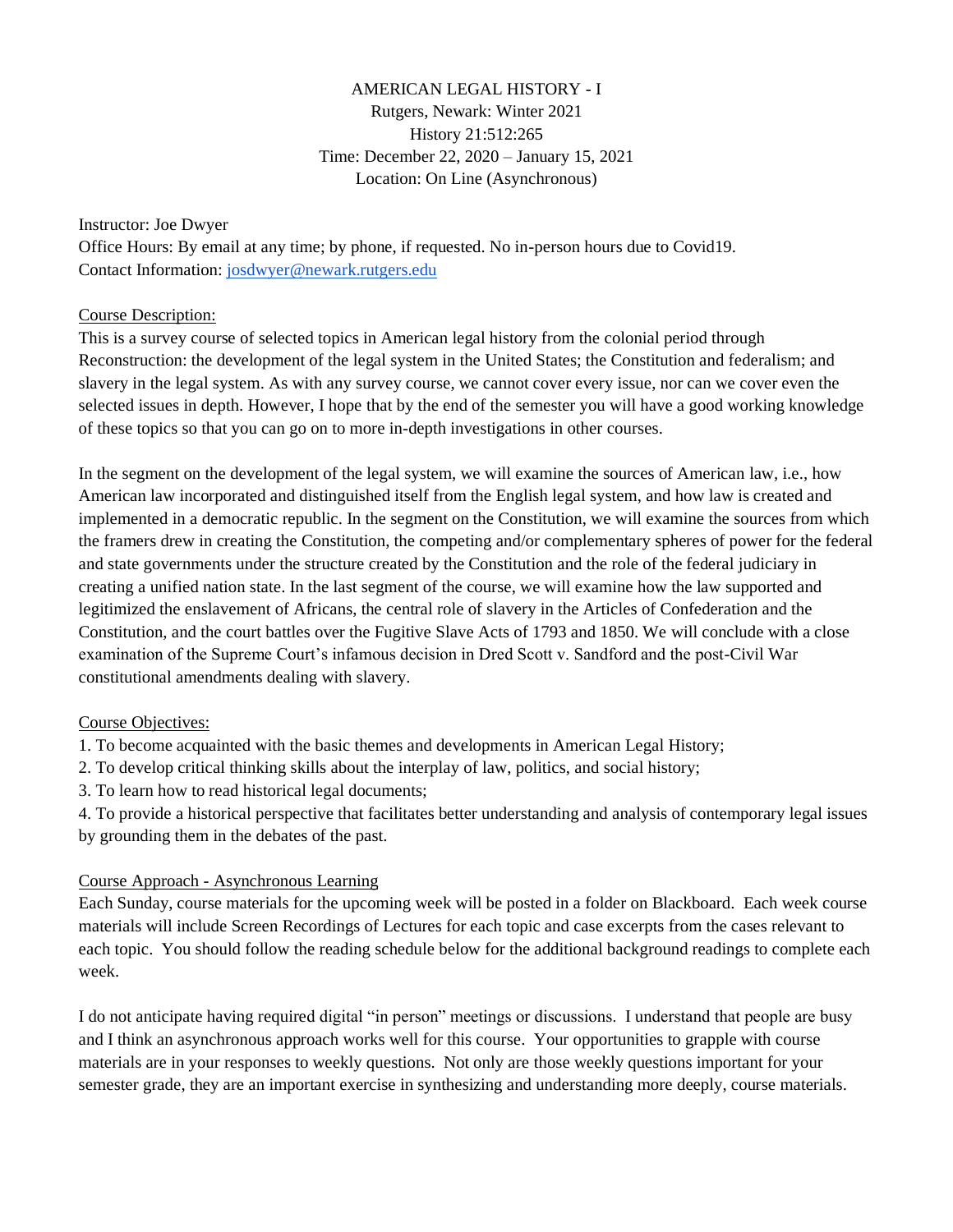If you are having a hard time with any aspect of the course content I will keep a discussion board in Blackboard to address such questions, imagining it as if you were asking the question "in class." As such, my response would be public for all students once posted via Blackboard. If you would prefer to communicate via Blackboard, that is also fine. If you feel the need for a one on one Google Meet (the platform that I find works best for me) or Zoom, we could take that approach as well.

Most importantly, please be mindful that Blackboard will be used for all aspects of this course. It is where your materials will be posted, your weekly assignments will be due, and where you will submit your case project analysis and final exams.

#### Policy on Office Hours

As this is an asynchronous course, I will not have in-person office hours. The best way to communicate with me is via email. If you want a live meeting, we can set up an appointment at a mutually agreeable time for a Zoom meeting.

#### **Course Requirements**

#### Weekly Questions (Due each week on Friday):

Will be posted each Sunday, due the following Friday by 11:59 pm. These questions are essentially what would have been discussion points in a traditional class. They will allow you to participate in the discussion and will allow you to synthesize course materials. Please do not fall behind on your submissions of these responses as it will be hard to make them up as the semester progresses. Missing deadlines to submit your weekly questions will negatively impact your grade. However, DOING all of the weekly questions will guarantee that you LEARN more and are prepared for course exams. I will regularly respond to your weekly question responses as if we were engaging in a discussion about course materials. Each question will worth 10 points and you will have AT MOST two questions per week.

#### Exams:

You will have a choice of essay prompts for each exam. Prompts will be posted well in advance of the exam due date. I will also upload a video description of each prompt and how I think you should think about responding to each. This will allow for you to consider each prompt while also having time to reach out via email to ask questions.

## Attendance:

In lieu of formal attendance for our asynchronous course, your weekly question submissions will be evidence of your attendance each week.

## Drop and withdrawal deadlines:

Last day to withdraw with "W" grade and 50% refund: 1/4/21 Last day to withdraw with "W" grade and no refund: 1/8/21

#### Graded Assignments:

There will be four graded assignments. As this course is of limited duration, I will have little leeway to adjust deadlines. Therefore, you will have to submit these assignments on time. While I retain the right to adjust a deadline for a student with a significant illness, your having a cold or having computer issues will not be considered permissible excuses.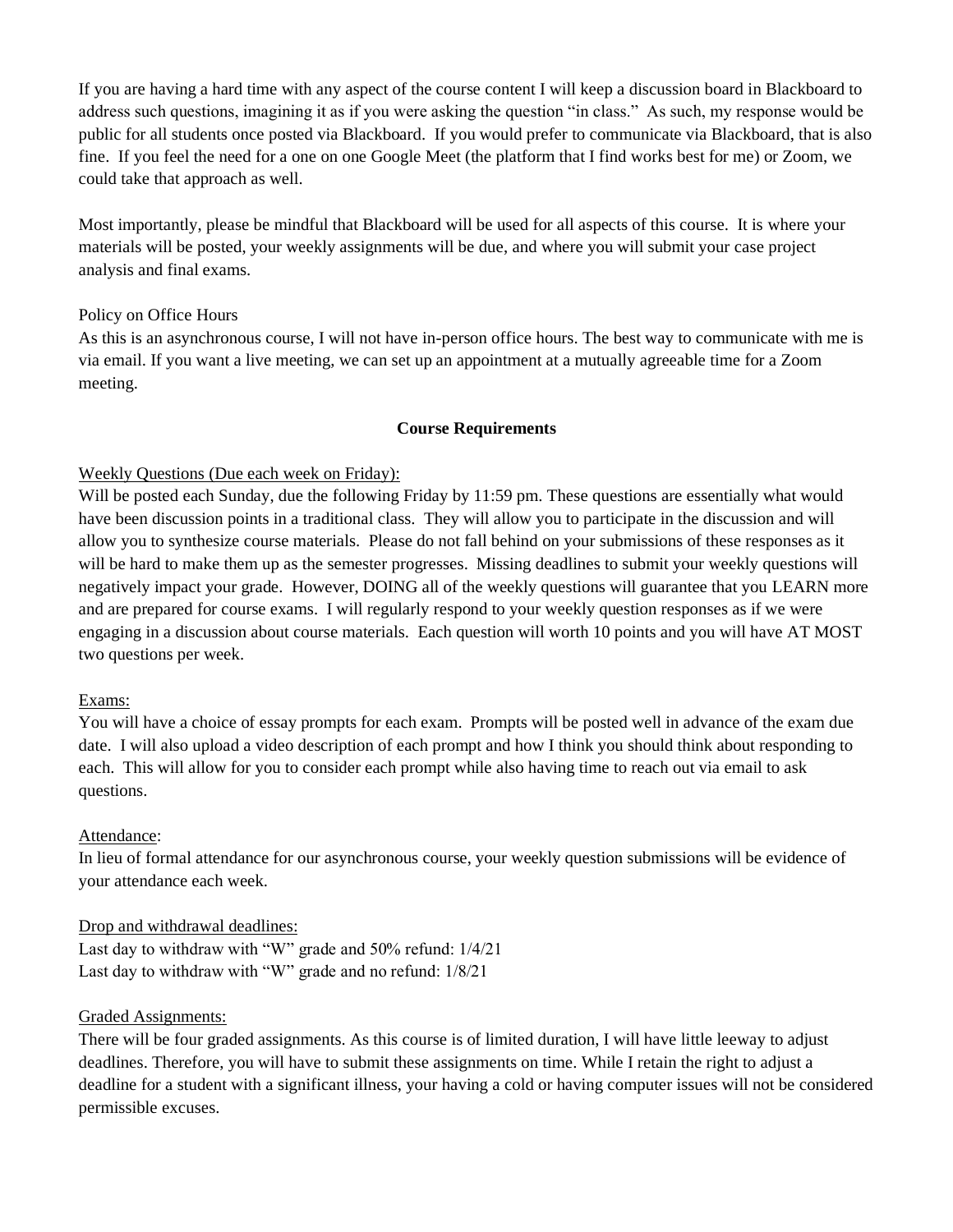A. Two Exams - Due January 7 and January 15, 2021. Each exam will consist of a selection of short essay questions. The tests will be open book and will be non-cumulative. The tests will be posted on, and submitted via, Blackboard

B. Weekly Questions (SEE ABOVE) Due Each Friday of the Course at 11:59 pm.

C. Book Report. Due January 14, 2021 @ 11:59 p.m. Rather than have you do a research paper, I want you to read one complete book as part of the course. You will read the book and write an analytical essay in which you will identify the primary argument made by the author, review the historical evidence that the author used in support of that argument and provide a critical reaction to the book. Feel free to disagree with the author, but be prepared to back up your argument. The book report should be 4 to 6 pages, or 1,000 to 1,500 Words.

Here is a list of books from which you can choose. All are readily available either through the Rutgers Library system or from booksellers, virtual or brick and mortar. (If you are looking for used books try www.abebooks.com or www.exlibris.com.) Feel free to send me an email if you have any questions about these choices. (I am open to suggestions if there is a legal history that is not on the list but that you are eager to read.) Please let me know via email by January 4, 2021 which book you have selected.

- Allen, Danielle, Our Declaration: A Reading of the Declaration of Independence in Defense of Equality, New York, Liverwright (2014), a fascinating and highly original interpretation of the Declaration of Independence as a profession of universal equality.
- Ellis, Joseph, The Quartet: Orchestrating the Second American Revolution, 1783-1789, New York, Knopf (2015), a very readable account of how the Constitution was drafted as told in the form of biographical sketches of George Washington, Alexander Hamilton, James Madison and John Jay.
- Gordon-Reed, Annette, Thomas Jefferson and Sally Hemings: An American Controversy, Charlottesville (VA) and London, University of Virginia Press, 1997. A forensic analysis of the evidence concerning the sexual relationship between Thomas Jefferson and his enslaved mistress, Sally Hemmings. This is a prequel to Prof. Gordon-Reed's multiple award winning The Hemings of Monticello. While perhaps not as well known, this earlier book is a wonderful example of how the lawyer's forensic techniques can be applied to history.
- Johnson, Walter, Soul by Soul: Life Inside the Antebellum Slave Market, Cambridge (MA) and London, Harvard University Press, 1999. An award winning history of the Louisiana slave trade which ably demonstrates how historians use legal records to write history.
- Waldstreicher, David, Slavery's Constitution: From Revolution to Ratification, Hill and Wang, New York, 2010. A thought provoking study of the critical role that slavery played in the drafting of the Constitution.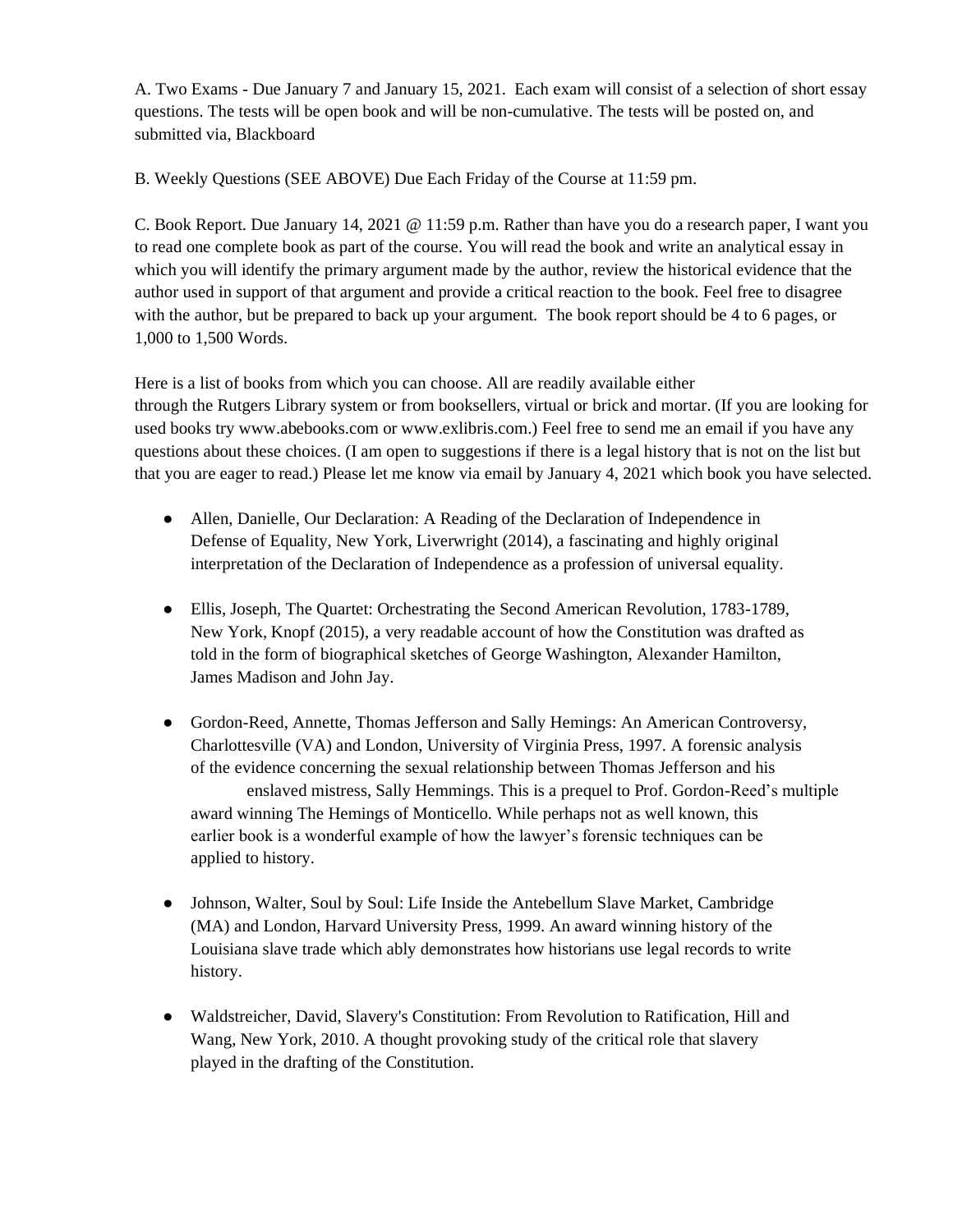Grading Your final grade will be based on your performance on the following components of the course: Exam  $1 - 25%$ Exam  $2 - 25%$ Book Report: 35% Weekly Questions - 15% (Total)

The grading scale is as follows.

90 - 100 A 87 - 89 B+ 80 - 86 B 77 - 79 C+ 70 - 76 C 60 - 69 D 59 or less F

## Required Readings

You do not have to spend any money on the written materials. Course readings, lecture presentations, and recorded lectures will be posted each week on Blackboard.

## Policy on Academic Integrity (Cheating and Plagiarism)

All students are required to sign the Rutgers Honor Code Pledge. To receive credit, every assignment must have your signature under the following phrase: "On my honor, I have neither received nor given any unauthorized assistance on this examination / assignment." Plagiarism will not be tolerated. Any use of the ideas or words of another person without proper acknowledgment of credit will result in penalties up to and possibly including a course grade of F. Cheating on exams will result in an automatic F. Your work will be digitally checked for plagiarism. Note that the uncited usage of uncopyrighted material such as Wikipedia entries still constitutes plagiarism.

Please also familiarize yourself with Rutgers' Academic Integrity Policy available at <http://academicintegrity.rutgers.edu/>

## Accommodation and Support Statement

Rutgers University Newark (RU-N) is committed to the creation of an inclusive and safe learning environment for all students and the University as a whole. RU-N has identified the following resources to further the mission of access and support:

For Individuals with Disabilities: The Office of Disability Services (ODS) is responsible for the determination of appropriate accommodations for students who encounter barriers due to disability. Once a student has completed the ODS process (registration, initial appointment, and submitted documentation) and reasonable accommodations are determined to be necessary and appropriate, a Letter of Accommodation (LOA) will be provided. The LOA must be given to each course instructor by the student and followed up with a discussion. This should be done as early in the semester as possible as accommodations are not retroactive. More information can be found at ods.rutgers.edu. Contact ODS at (973)353-5375 or via email at ods@newark.rutgers.edu.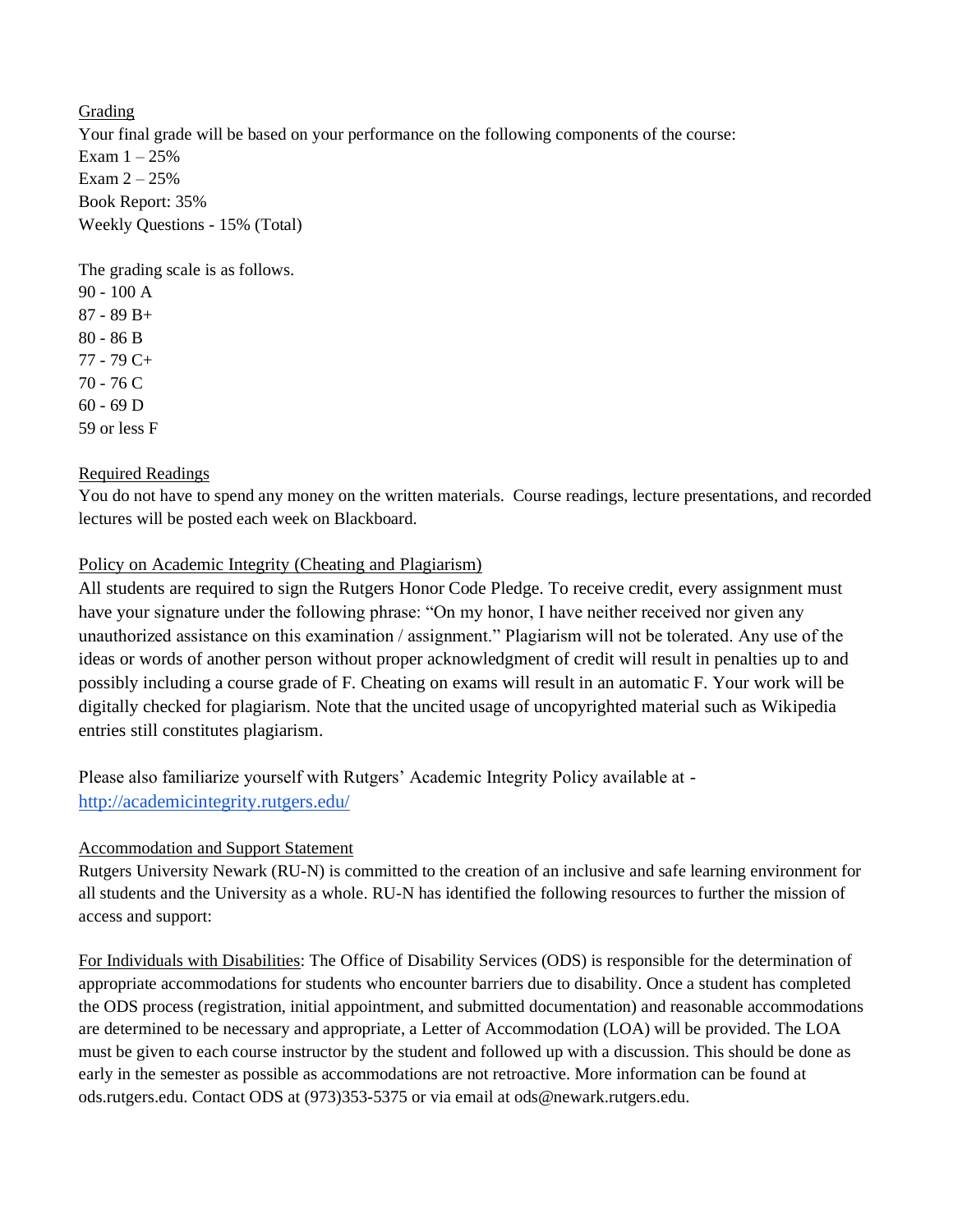For Individuals who are Pregnant: The Office of Title IX and ADA Compliance is available to assist with any concerns or potential accommodations related to pregnancy. Students may contact the Office of Title IX and ADA Compliance at (973) 353-1906 or via email at TitleIX@newark.rutgers.edu.

For Absence Verification: The Office of the Dean of Students can provide assistance for absences related to religious observance, emergency or unavoidable conflict (e.g., illness, personal or family emergency, etc.). Students should refer to University Policy 10.2.7 for information about expectations and responsibilities. The Office of the Dean of Students can be contacted by calling (973) 353-5063 or emailing [deanofstudents@newark.rutgers.edu.](mailto:deanofstudents@newark.rutgers.edu) For Individuals with temporary conditions/injuries: The Office of the Dean of Students can assist students who are experiencing a temporary condition or injury (e.g., broken or sprained limbs, concussions, or recovery from surgery). Students experiencing a temporary condition or injury should submit a request using the following link: https://temporaryconditions.rutgers.edu.

## For English as a Second Language (ESL):

The Program in American Language Studies (PALS) can support students experiencing difficulty in courses due to English as a Second Language (ESL) and can be reached by emailing PALS@newark.rutgers.edu to discuss potential supports.

## For Gender or Sex-Based Discrimination or Harassment:

The Office of Title IX and ADA Compliance can assist students who are experiencing any form of gender or sexbased discrimination or harassment, including sexual assault, sexual harassment, relationship violence, or stalking. Students can report an incident to the Office of Title IX and ADA Compliance by calling (973) 353-1906 or emailing TitleIX@newark.rutgers.edu. Incidents may also be reported by using the following link: tinyurl.com/RUNReportingForm. For more information, students should refer to the University's Student Policy Prohibiting Sexual Harassment, Sexual Violence, Relationship Violence, Stalking and Related Misconduct located at http://compliance.rutgers.edu/title-ix/about-title-ix/title-ix-policies/.

For support related to interpersonal violence: The Office for Violence Prevention and Victim Assistance can provide any student with confidential support. The office is a confidential resource and does not have an obligation to report information to the University's Title IX Coordinator. Students can contact the office by calling (973) 353- 1918 or emailing run.vpva@rutgers.edu. There is also a confidential text-based line available to students; students can text (973) 339-0734 for support.

# For Crisis and Concerns:

The Campus Awareness Response and Education (CARE) Team works with students in crisis to develop a support plan to address personal situations that might impact their academic performance. Students, faculty and staff may contact the CARE Team by using the following link: tinyurl.com/RUNCARE or emailing [careteam@rutgers.edu.](mailto:careteam@rutgers.edu) For Stress, Worry, or Concerns about Well-being: The Counseling Center has confidential therapists available to support students. Students should reach out to the Counseling Center to schedule an appointment: counseling@newark.rutgers.edu or (973) 353-5805. If you are not quite ready to make an appointment with a therapist but are interested in self-help, check out TAO at Rutgers-Newark for an easy, web-based approach to selfcare and support: [https://tinyurl.com/RUN-TAO.](https://tinyurl.com/RUN-TAO) For emergencies, call 911 or contact Rutgers University Police Department (RUPD) by calling (973) 353-5111.

# Support for Online Learning

- Link to "Technology Resources for Students" page: <https://coronavirus.rutgers.edu/technology-resources-for-students/>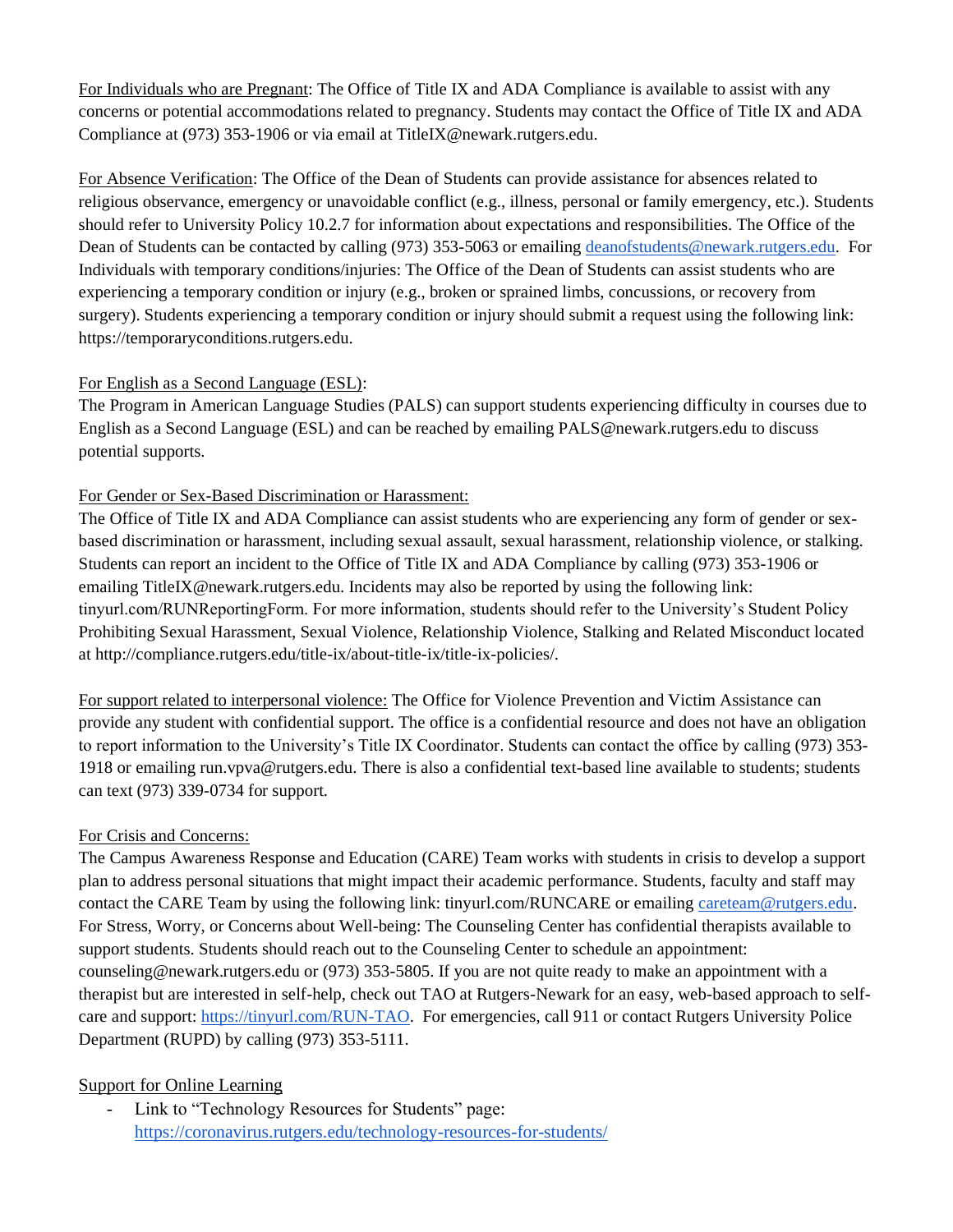- Contact information for OIT-Newark Help Desk:<https://runit.rutgers.edu/hd/>
- Link to RU-N "Technology LaunchPad":<https://runit.rutgers.edu/technology-launch-pad/>
- Contact information for OIT-Newark Help Desk:<https://runit.rutgers.edu/hd/>

## **Tentative Class Schedule**

**Note - Topic scheduled per day is a recommendation for managing your work load. All weekly materials will be posted, as noted above, on the Sunday preceding each week of the course.** 

## **Week 1 - 12/22 - 12/25 - Introduction Law During the Colonial Era and Revolutionary War**

1. December 22, 2020 – Introduction An overview of the course. An introduction to the legal system.

2. December 23, 2020 – The Colonial Legal Experience and the Revolution

- The Mayflower Compact
- The Virginia Charter Ordinance of 1621
- Declaration of the People 1676

## **HOLIDAY BREAK – DECEMBER 25, 2020 THROUGH JANUARY 3, 2021**

● Course materials for Week 2 will be provided to allow for a head start

## **Week 2 - 1/4 - 1 / 8 - The Constitution and Law in the Early United States**

3. January 4, 2021 - Prelude to the Constitution.

- Declaration of Independence
- Constitution of Pennsylvania (1776)
- Constitution of New Jersey (1776)
- Articles of Confederation

## **January 4, 2021 – Advise of book report selection**

4. January 5, 2021 – The Constitution – Drafting and Ratification

● Constitutional Highlights

# **January 5, 2021 – Case Analysis Due**

5. January 6, 2021- The Powers of the Federal Government

- Dartmouth College v. Woodward, 17 U.S. 518 (1819) Excerpt
- McCulloch v. Maryland (1821) Excerpt

6. January 7, 2021 – Federalism under the Constitution, The Bill of Rights – the Powers of the Federal Government and its Relationship with Individuals.

- $\bullet$  The Bill of Rights Constitution Amendments I-X
- The Alien and Sedition Acts & The Virginia and Kentucky Resolutions
- Marbury v. Madison Excerpts
- Gibbons v. Ogden

## **January 7, 2021 Exam 1 due by 11:59 p.m.**